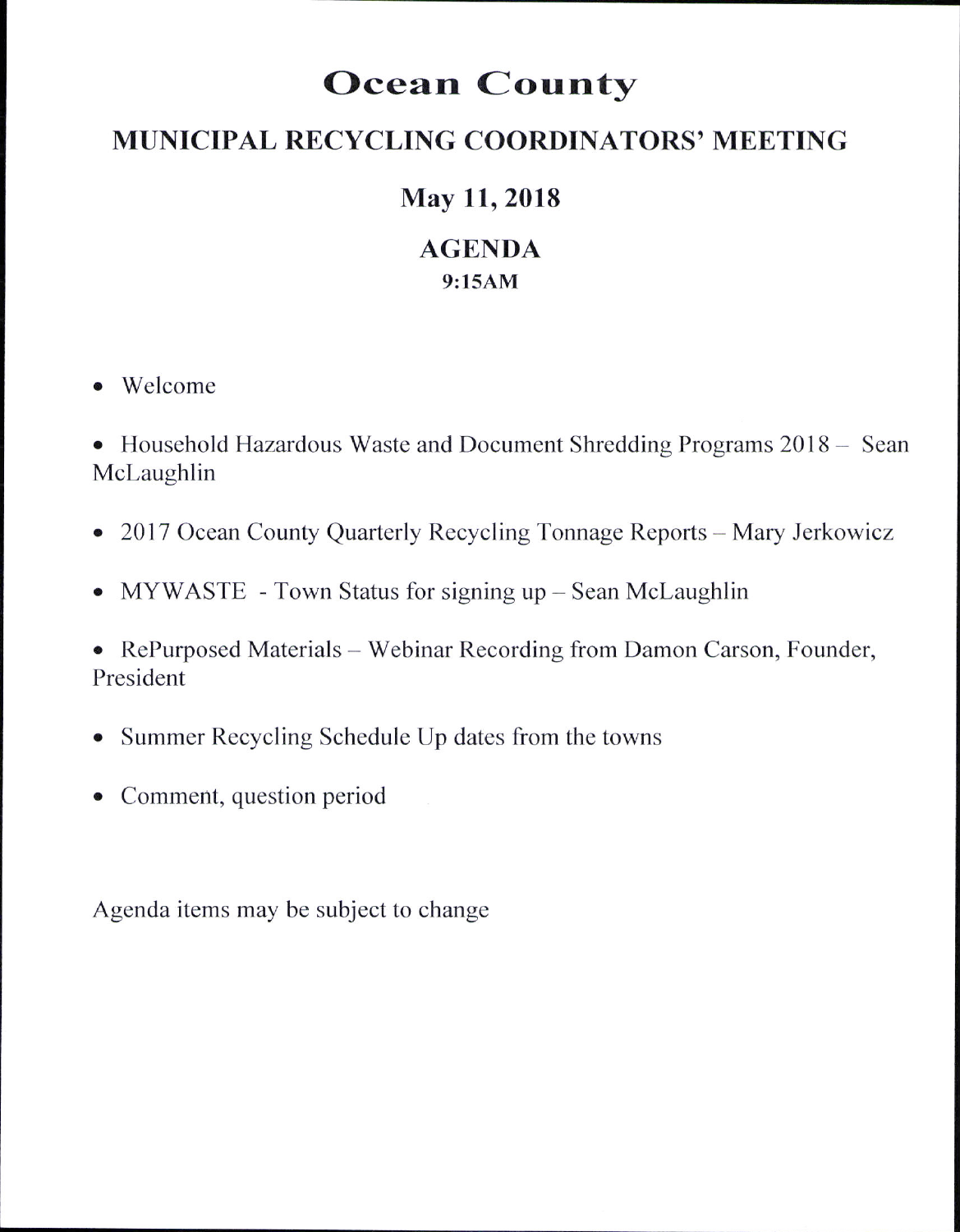## **OCEAN COUNTY 2018 RESIDENTIAL DOCUMENT SHREDDING PROGRAM**

sponsored by

THE OCEAN COUNTY BOARD OF CHOSEN FREEHOLDERS and

#### THE OCEAN COUNTY DEPARTMENT OF SOLID WASTE MANAGEMENT

- The Residential Document Shredding program is to provide residents and taxpayers with the opportunity to recycle their old documents and files safely and securely. Commercial and business documents are not accepted.
- The service representatives are uniformed, bonded and insured. Papers are shredded by pierce and tear method. The shredding unit features an automatic feeding and dumping system, eliminating human contact with your documents and forms.
- Each vehicle is limited to 6 boxes or bags of documents each day.

### <u>APRIL</u>

**BRICK TWP.** Public Works Yard Lot 836 Ridge Road Saturday, April 14  $9a.m. - 1b.m.$ 

LONG BEACH TWP. St. Francis Community Center Lot 4700 Long Beach Blvd. Friday, April 20 9 a.m. - 1 p.m.

PLUMSTED TWP. **Municipal Complex Lot** 121 New Egypt Allentown Rd. Saturday, April 28 9 a.m. - 11 a.m.

#### **MAY**

**LITTLE EGG HARBOR TWP.** L.E.H. Community Center 319 West Cala Breeze Way Wednesday, May 2 9 a.m. - 1 p.m

**SOUTH TOMS RIVER TWP. Recreation Center Lot** 1 Drake Lane Saturday, May 12 9 a.m. - 11 a.m.

#### **JUNE**

**BERKELEY TWP. Recycling Center Yard Lot** 630 Pinewald Keswick Road Saturday, June 2 9 a.m. - 1 p.m. **EAGLESWOOD TWP.** Municipal Complex Lot 146 Division Street Saturday, June 9 9 a.m. - 1 p.m.

**STAFFORD TWP.** 

Southern Recycling Center Lot 379 Havwood Road Saturday, June 16 9 a.m. - 1 p.m.

**BAY HEAD BOROUGH** Recycling Center Lot, 214 Park Ave. Saturday, June 23 9 a.m. - 11 a.m.

**MANCHESTER TWP.** High School Soccer Field Lot. 101 S. Colonial Dr. Saturday, June 30 9 a.m. - 1 p.m

#### **JULY**

**LAKEWOOD TWP.** Public Works Yard, 1 America Ave. Friday, July 13  $9a.m. - 1 p.m.$ 

**TUCKERTON BOROUGH Recycling Center Lot** 445 South Green Street Saturday, July 21 9 a.m. - 11 a.m.

**OCEAN TWP.** Municipal Cornolex Lot 50 Railroad Ave. Saturday, July 28  $9a.m. - 1p.m.$ 

#### AUGUST

**LAKEHURST BOROUGH** Public Works Yard Lot, 800 Myrtle St. Saturday, August 4 9 a.m. - 1 p.m.<br>TOMS RIVER TWP. **Riverwood Park Lot** 250 Riverwood Drive Friday, August 10<br>9 a.m. - 1 p.m.

**LACEY TWP.** 

Recycling Center Lot<br>820 Municipal Lane Saturday, August 18 9 a.m. - 1 p.m.

**PINE BEACH BOROUGH** Walling Field Lot, 601 Station Ave. Saturday, August 25 9 a.m. - 11 a.m.

#### **SEPTEMBER**

**SEASIDE HEIGHTS BOROUGH Recycling Center Lot** Bay Blvd. and Sherman Avenue Saturday, September 8 9 a.m. - 11 a.m.

**SURF CITY BOROUGH** 

Police Department Lot 9th St. and Central Avenue Saturday, September 15 9 a.m. - 11 a.m.

#### **POINT PLEASANT BOROUGH**

**Municipal Building** 2233 Bridge Avenue Saturday, September 22  $9 a.m. -1 p.m.$ 

**JACKSON TWP.** Municipal Building Rear Lot 95 West Veterans Highway **Saturday, September 29**  $9a.m. - 1n.m.$ 

The program is for all paper decuments and paper forms. Paper clips and rs DO NOT have to be remeved. Unacceptable items are : X-Rays, CBs, Hoppy disks, micro film and file folders. **THE VY** 

All ovents will run ti omplete scheduled time<br>or until the truck is full; nichever necurs first. The truck has<br>an 8,000 lb. capacity

This FREE service is spensered by the Ocean County Board of Chesen Freeholders Cerry P. Little, Directer • John C. Bartlett, Jr., Doputy Directer Virginia E. Haines • John P. Kolly• Jeseph N. Vicari

Ouestiens:

Picaso call the Ocean County Department of Solid Waste Management at 732-506-5947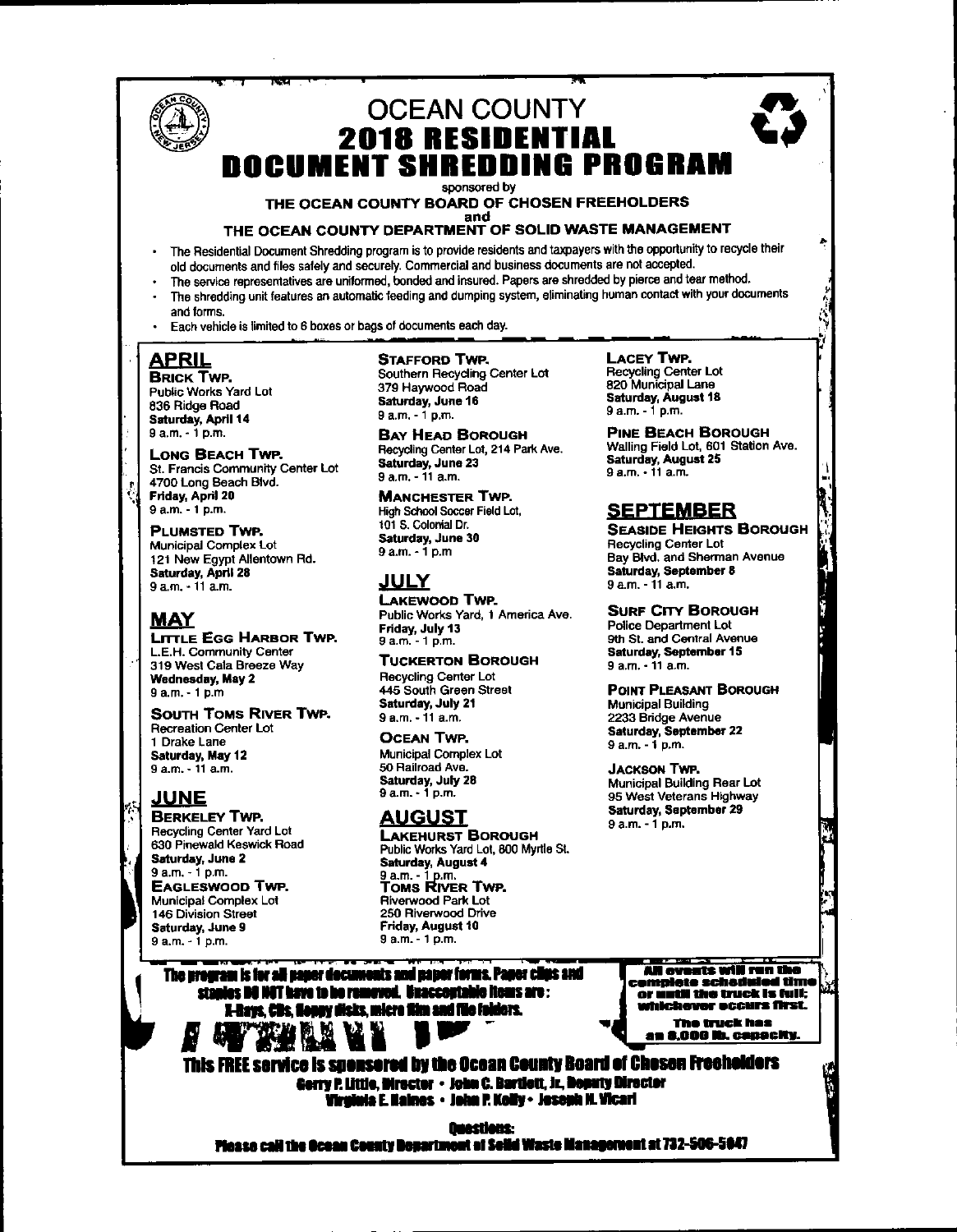

# **2018 OCEAN COUNTY** HOUSEHOLD HAZARDOUS WASTE DISPOSAL PROGRAM

Household Hazardous Waste Disposal Program

sponsored by

#### THE OCEAN COUNTY BOARD OF CHOSEN FREEHOLDERS and

THE OCEAN COUNTY DEPARTMENT OF SOLID WASTE MANAGEMENT Many common household products pose a potential threat to your family, and to Ocean County's clean air and water. You cah dispose of these materials at the sites listed below, free of charge by calling the County to pre-register.

Call: 732-367-0802 to pre-register for Manchester Call: 732-506-5047 to pre-register for Toms River Gall: 609-978-0913 to pre-register for Stafford

TOMS RIVER TWP. MANCHESTER TWP. STAFFORD TWP.

1672 Church Road 1360 Route 70 320 Haywood Road

9:00AM - 3:00PM 9:00AM - 3:00PM 9:00AM-3:00PM

Public Works Garage Public Works Garage Public Works Garage Toms River, NJ 08753 Whiting, NJ 08759 Stafford Twp., NJ 08050 Saturday, April 7 Saturday, May 12 Saturday, June 2<br>  $\frac{1}{2}$  Saturday, May 12 Saturday, June 2

> Pre-registration is required. Registration is on a first-come first-served basis. Future dates TBA in June.

Hazardous waste will not be accepted from businesses, school boards or government agencies. Only Ocean County residential households and farmers are eligible for this free program. A driver's license or tax bill will be adequate proof of residence. Our staff can advise you about any materials you are unsure of.

Acceptable Materials: paints/thinners/boat paint, solvents, pool chemicals, pesticides and herbicides, aerosol cans, auto products, toilet and drain cleaners, silver polishes, oven cleaners, photographic chemicals, rug and uphoistery cleaners, polishes and bleaches, waste oil and used gasoline, propane tanks and fire extinguishers.

### ALL THE ABOVE MATERIALS, EXCEPT OIL AND GASOLINE, MUST BE IN ORIGINAL CONTAINERS

Maximum volume per household is limited to 200 pounds of dry materials and 20 gallons of liquid. Please, no containers larger than 5 gallons.

Unacceptable Materials: radioactive materials, dioxins, infectious waste ("Red Bag" wastes), explosives, unknown or unidentified materials. No construction waste or asbestos.

THE OCEAN COUNTY BOARD OF CHOSEN FREEHOLDERS Gerry P. Little, Director . John G. Bartlett, Jr., Deputy Director Virginia E. Haines · John P. Kelly · Joseph H. Vicari